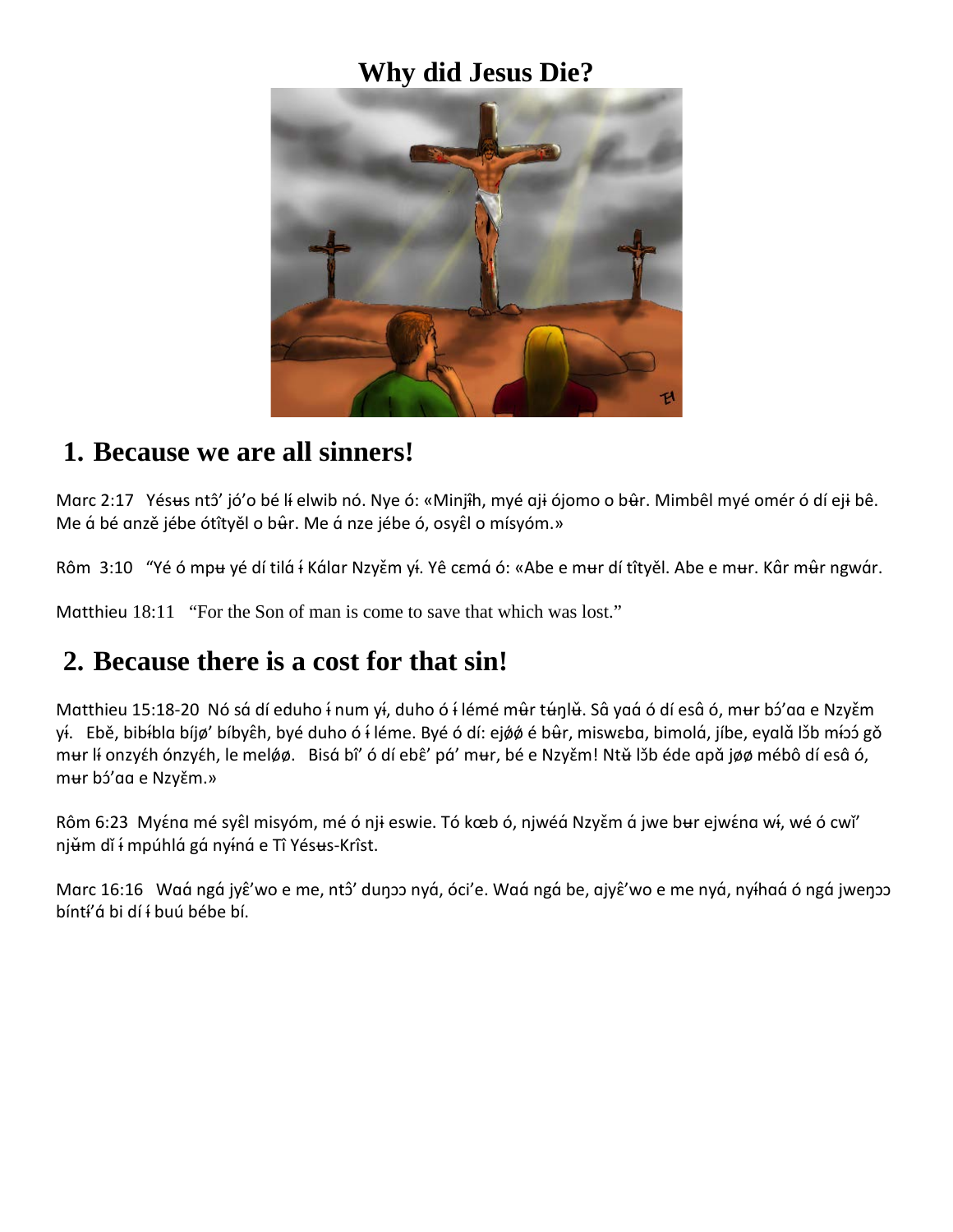

**There is a cost for sin!**

# **3. Because Jesus died and paid for our sins on the cross!**

Matthieu 1:21 Nye óbyâ mâ murûm. Go ójør nyé "Yésus", ebě, nye ó ngá cì' kúl yé, l<del>í</del> etáǎ góo, le edwih yé <del>í</del> mpila mísyóm, pɛ' yé ɨ fá.»

Rôm 5:8 "Yésus-Krîst nyi e á búra e miná gá ó, í jɔ' míná bé á be gá osyêl o mísyóm yí. Nó ó Nzy čm dí el ê'le míná gá kpěl yé yí.

Jean 3:16 Ebě, kpěl Nzyěm á bu kpɛl bʉr ó sí y<del>î'</del> yɨ, nye á be ɨ jwe Écí'é é Mwân lé ó, ɨ sɔ́má b<del>û</del>r bɨbɛ̂h, mʉr ngá jyê'wo e né nyá, nye ádîm <del>í</del> nkɔb bʉr, ebě, nye mû ó e cwǐ' nj<del>ǔ</del>m dǐ.

Matthieu 18:11 "For the Son of man is come to save that which was lost."

#### **4. Salvation is a free gift, not by good works. You must take God's word for it, and trust Jesus alone!**

Bʉr o mílʉ́mlʉ́ 4:12 Bʉr o dí ebǐ cwi' bá, bé jaá bi yé ó kwá nyé. Ebě, yé abe e lʉ́ʉ́ díe eswîh Nzyɛ̌m á lɛ̃'le mɨná gá ó, lé e nkul ebá'ǎ jwe b<del>û</del>r cwi' lɨ.»

Éfɛsɔs 2:8-9 Ebě, ncǿncǿa mé Nzyɛ̌m ó b'á ci' bɨn, lɨ nzɨ bú'ó. Cwi' yaá, yé aduho kwá nyɨn, bɨn bʉr o tɨ̂. Yé ó njwéá mé Nzyɛ̌m. Nye á bé acøa e bᠯn ᠯ lɔ̌b yʉ́ʉ́ syɛ́ɛla mpâ yɨn. Nó ntémé, yé ajala ó, mʉr nkʉ́naa ᠯ nye mʉr tî.

Títos 3:5 Nye á ci' miná gá ó, i nzi nji'á nkóó wé. Nye á bé aci' miná i lbb bísy czla bimpâ miná bé á sâ li otîtyěl gá w<del>í</del>ná bí. Nye á ci' mɨná ó, ɨ pubá nyé á pubo mɨná gá e Sísǐm wé wɨ. Pubá waá, wé ó b'á jwe mɨná gá mbyélá jwân, le esâ ó, miná dí'ee mejwán mé b<del>û</del>r.

# **5. We must put our faith and trust in Christ alone!**